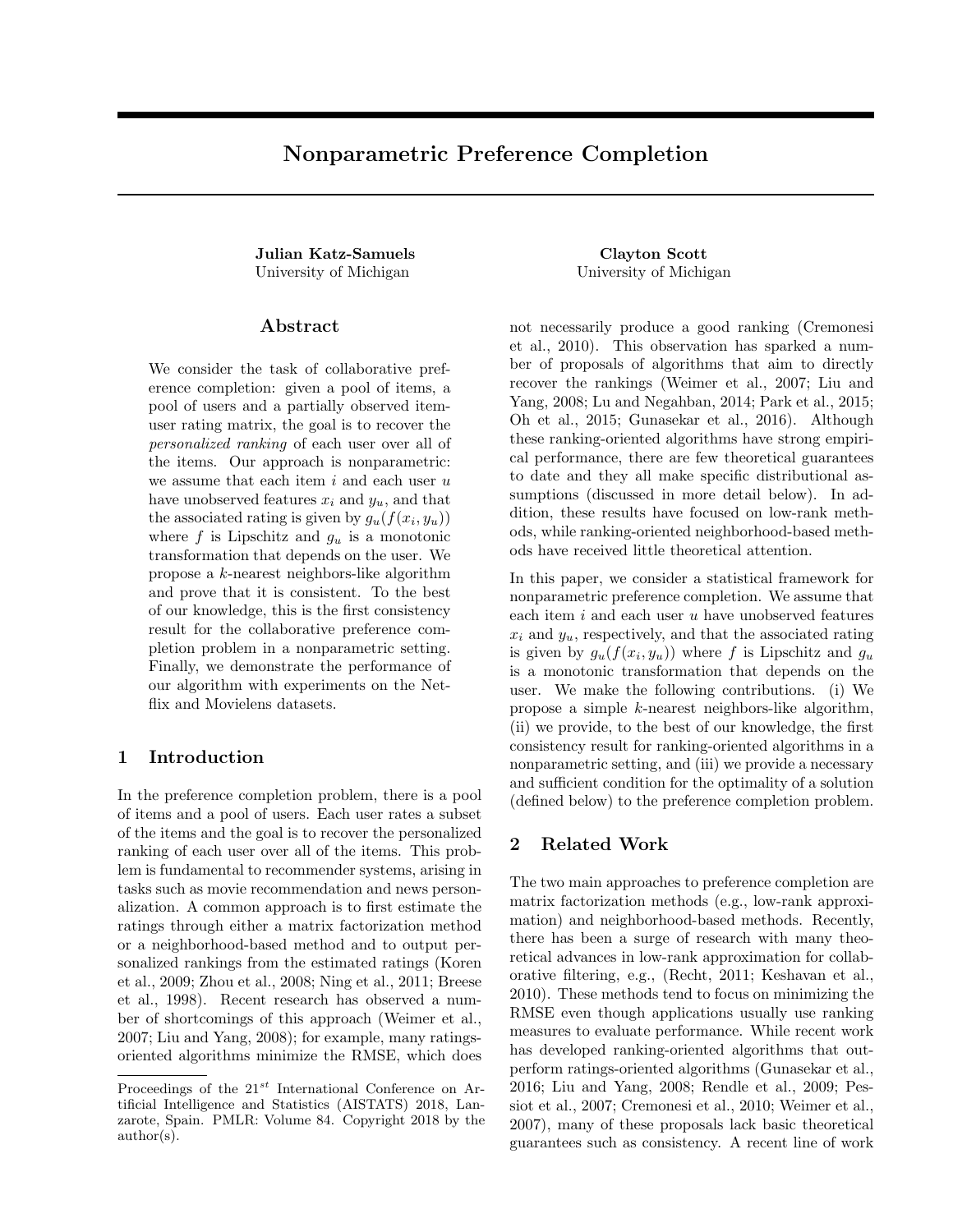has begun to fill this gap by establishing theoretical results under specific generative models. [Lu and Ne](#page-8-5)[gahban](#page-8-5) [\(2014\)](#page-8-5) and [Park et al.](#page-8-6) [\(2015\)](#page-8-6) provided consistency guarantees using a low-rank approach and the Bradley-Terry-Luce model. Similarly, [Oh et al.](#page-8-7) [\(2015\)](#page-8-7) established a consistency guarantee using a low rank approach and the MultiNomial Logit model. By contrast, our approach forgoes such strong parametric assumptions.

Neighborhood-based algorithms are popular methods, e.g. [\(Das et al.,](#page-8-13) [2007\)](#page-8-13), because they are straightforward to implement, do not require expensive modeltraining, and generate interpretable recommendations [\(Ning et al.,](#page-8-1) [2011\)](#page-8-1). There is an extensive experimental literature on neighborhood-based collaborative filtering methods. The most common approach is the userbased model; it is based on the intuition that if two users give similar ratings to items in the observed data, then their unobserved ratings are likely to be similar. This approach employs variants of k nearest-neighbors. Popular similarity measures include the Pearson Correlation coefficient and cosine similarity. There are a large number of schemes for predicting the unobserved ratings using the k nearest neighbors, including taking a weighted average of the ratings of the users and majority vote of the users [\(Ning et al.,](#page-8-1) [2011\)](#page-8-1).

Recently, researchers have sought to develop neighborhood-based collaborative filtering algorithms that aim to learn a personalized ranking for each user instead of each user's ratings [\(Liu and Yang,](#page-8-3) [2008;](#page-8-3) [Wang et al.,](#page-8-14) [2014,](#page-8-14) [2016\)](#page-9-2). Eigenrank, proposed by [Liu and Yang](#page-8-3) [\(2008\)](#page-8-3), is structurally similar to our algorithm. It measures the similarity between users with the Kendall rank correlation coefficient, a measure of the similarity of two rankings. Then, it computes a utility function  $\psi : [n_1] \times [n_1] \longrightarrow \mathbb{R}$  for each user that estimates his pairwise preferences over the items. From the estimated pairwise preferences, it constructs a personalized ranking for each user by either using a greedy algorithm or random walk model. In contrast, our algorithm uses the average number of agreements on pairs of items to measure similarity between users and a majority vote approach to predict pairwise preferences.

Neighborhood-based collaborative filtering has not received much theoretical attention. [Kleinberg and San](#page-8-15)[dler](#page-8-15) [\(2003,](#page-8-15) [2004\)](#page-8-16) model neighborhood-based collaborative filtering as a latent mixture model and prove consistency results in this specific generative setting. Recently, [Lee et al.](#page-8-17) [\(2016\)](#page-8-17), who inspired the framework in the current paper, studied rating-oriented neighborhood-based collaborative filtering in a more general nonparametric setting. Their approach assumes that each item  $i$  and each user  $u$  have unob-

served features  $x_i$  and  $y_u$ , respectively, and that the associated rating is given by  $f(x_i, y_u)$  where f is Lipschitz, whereas we assume that the associated rating is given by  $g_u(f(x_i, y_u))$  where  $g_u$  is a user-specific monotonic transformation. As we demonstrate in our experiments, their algorithm is not robust to monotonic transformations of the columns, but this robustness is critical for many applications. For example, consider the following implicit feedback problem [\(Hu](#page-8-18) [et al.,](#page-8-18) [2008\)](#page-8-18). A recommender system for news articles measures how long users read articles as a proxy for item-user ratings. Because reading speeds and attention spans vary dramatically, two users may actually have very similar preferences despite substantial differences in reading times.

Even though our method is robust to user-specific monotonic transformations, we do not require observing many more entries of the item-user matrix than [Lee](#page-8-17) [et al.](#page-8-17) [\(2016\)](#page-8-17) in the regime where there are many more users than items (e.g., the Netflix dataset). If there are  $n_1$  items and  $n_2$  users, [Lee et al.](#page-8-17) [\(2016\)](#page-8-17) requires that there exists  $\frac{1}{2} > \alpha > 0$  such that the probability of observing an entry is greater than  $\max(n_1^{-\frac{1}{2}+\alpha}, n_2^{-1+\alpha}),$ whereas we require that this probability is greater than  $\max(n_1^{-\frac{1}{2}+\alpha}, n_2^{-\frac{1}{2}+\alpha}).$ 

Our work is also related to the problem of Monotonic Matrix Completion (MMC) where a single monotonic Lipschitz function is applied to a low rank matrix and the goal is rating estimation [\(Ganti et al.,](#page-8-19) [2015\)](#page-8-19). In contrast, we allow for distinct monotonic, possibly non-Lipschitz functions for every user and pursue the weaker goal of preference completion.

To the best of our knowledge, there is no theoretically supported, nonparametric method for preference completion. Our work seeks to address this issue.

#### 3 Setup

Notation: Define  $[n] = \{1, \ldots, n\}$ . Let  $\Omega \subset [n_1] \times$ [n<sub>2</sub>]. If  $X \in \mathbb{R}^{n_1 \times n_2}$ , let  $\mathcal{P}_{\Omega}(X) \in (\mathbb{R} \cup \{? \})^{n_1 \times n_2}$  be defined as  $[\mathcal{P}_{\Omega}(X)]_{i,j} =$  $P$  $X_{i,j}$  if  $(i, j) \in \Omega$  $?$  if  $(i, j) \notin \Omega$  · If  $f$ <br> $?$  if  $(i, j) \notin \Omega$ is some function and  $U$  a finite collection of objects belonging to the domain of f, let  $\max_{u \in U}^{(l)} f(u)$  denote the *l*th largest value of f over U. Let  $Bern(p)$  denote a realization of a Bernoulli random variable with parameter p. For a metric space M with metric  $d_{\mathcal{M}}$ , let  $B_{\epsilon}(z) = \{z' \in \mathcal{M} : d_{\mathcal{M}}(z, z') < \epsilon\}.$  We use bold type to indicate random variables. For example,  $z$  denotes a random variable and z a realization of z.

**Nonparametric Model:** Suppose that there are  $n_1$ items and  $n_2$  users. Furthermore,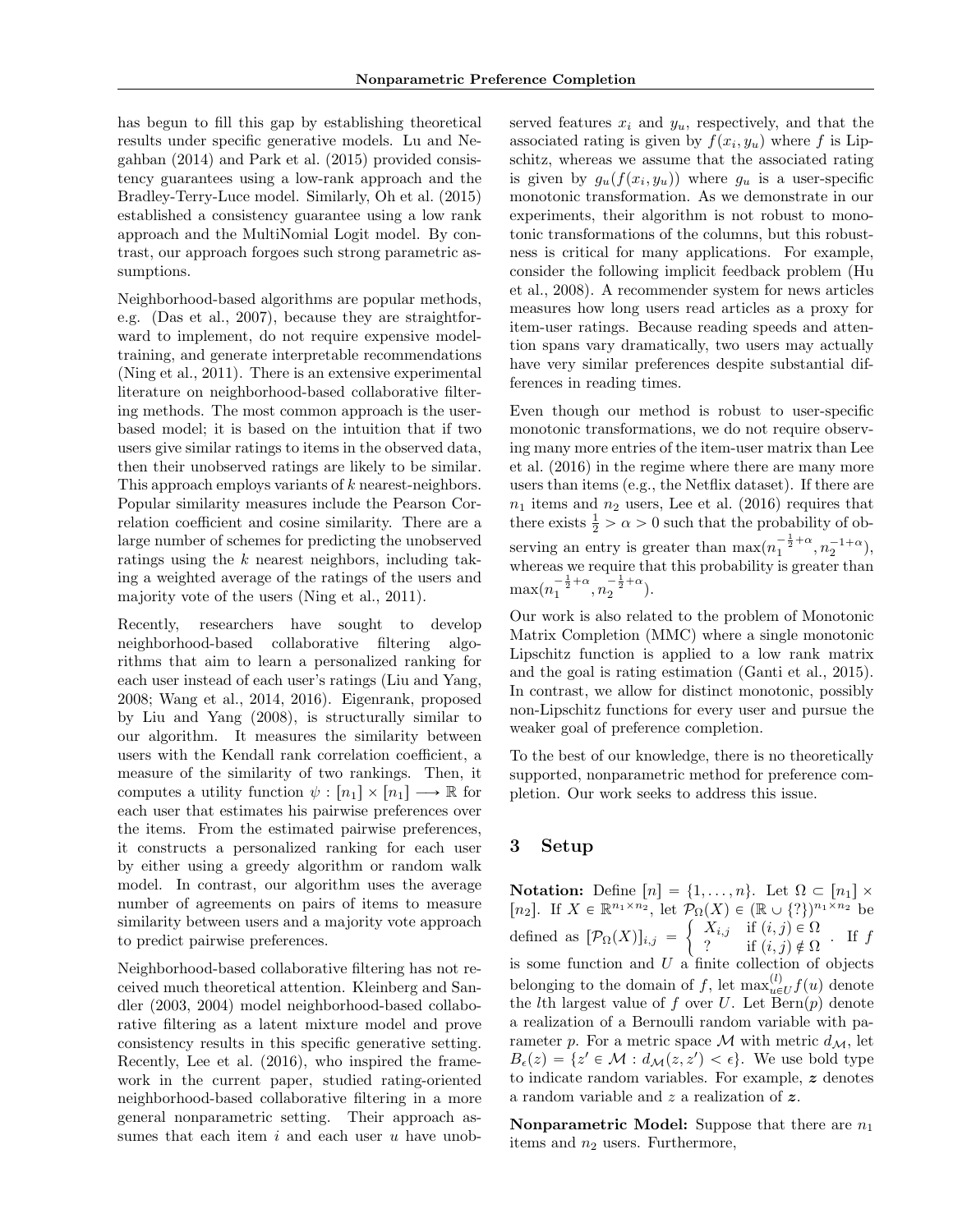- 1. The items are associated with unobserved features  $x_1, \ldots, x_{n_1} \in \mathcal{X}$ , and the users are associated with unobserved features  $y_1, \ldots, y_{n_2} \in \mathcal{Y}$  where X and  $\mathcal Y$  are compact metric spaces with metrics  $d_{\mathcal X}$  and  $dy$ , respectively.
- 2.  $x_1, \ldots, x_{n_1}, y_1, \ldots, y_{n_2}$  are independent random variables such that  $x_1, \ldots, x_{n_1} \stackrel{i.i.d.}{\sim} \mathcal{P}_{\mathcal{X}}$  and  $y_1, \ldots, y_{n_2} \stackrel{i.i.d.}{\sim} \mathcal{P}_{\mathcal{Y}}$  where  $\mathcal{P}_{\mathcal{X}}$  and  $\mathcal{P}_{\mathcal{Y}}$  denote Borel probability measures over  $\mathcal X$  and  $\mathcal Y$ , respectively. We assume that for all  $\epsilon > 0$  and  $y \in \mathcal{Y}$ ,  $\mathcal{P}_{\mathcal{Y}}(B_{\epsilon}(y)) > 0.$
- 3. The complete ratings matrix is  $H =$  $[h_u(x_i, y_u)]_{i \in [n_1], u \in [n_2]}$  where  $h_u = g_u \circ f, f$ :  $\mathcal{X} \times \mathcal{Y} \longrightarrow \mathbb{R}$  is a Lipschitz function with respect to the induced metric  $d_{\mathcal{X}\times\mathcal{Y}}((x_1,y_1),(x_2,y_2))$  =  $\max(d_{\mathcal{X}}(x_1, x_2), d_{\mathcal{Y}}(y_1, y_2))$  with Lips-chitz constant [1](#page-2-0),<sup>1</sup> i.e.,  $\forall y_1, y_2 \in \mathcal{Y}$  and  $\forall x_1, x_2 \in \mathcal{X}, \quad |f(x_1, y_1) - f(x_2, y_2)|$  $\max(d_{\mathcal{X}}(x_1, x_2), d_{\mathcal{Y}}(y_1, y_2)),$  and  $g_u$  is a nondecreasing function. Note that each  $h_u$  need not be Lipschitz.
- 4. Each entry of the matrix  $H$  is observed independently with probability p. Let  $\mathbf{\Omega} \subset [n_1] \times [n_2]$ be a random variable denoting the indices of the observed ratings.

Whereas [Lee et al.](#page-8-17) [\(2016\)](#page-8-17) considers the task of completing a partially observed matrix  $F =$  $[f(x_i, y_u)]_{i \in [n_1], u \in [n_2]}$  when  $\{x_i\}_{i \in [n_1]}$  and  $\{y_u\}_{u \in [n_2]}$ are unobserved, we aim to recover the ordering of the elements in each column of H when  $\{x_i\}_{i\in[n_1]}$  and  $\{y_u\}_{u\in[n_2]}$  are unobserved. In our setup, we view F as an ideal preference matrix representing how much users like items and  $H$  as how those preferences are expressed based on user-specific traits (see the news recommender system example in Section [2\)](#page-0-0).

This framework subsumes various parametric models. For example, consider a matrix factorization model that assumes that there is a matrix  $H \in \mathbb{R}^{n_1 \times n_2}$  of rank  $d \leq \min(n_1, n_2)$  such that user u prefers item i to item j if and only if  $H_{i,u} > H_{j,u}$ . Then, we can factorize H such that  $H_{i,u} = x_i^t y_u$  where  $x_i, y_u \in \mathbb{R}^d$ for all  $i \in [n_1]$  and  $u \in [n_2]$ . In our setup, we have  $f(x_i, y_u) = x_i^t y_u$  and  $g_u(z) = z$ .

Task: Let  $S^{n_1} = {\sigma : \sigma : [n_1] \longrightarrow}$  $[n_1], \sigma$  is a permutation denote the set of permutations on  $n_1$  objects. We call  $\sigma \in S^{n_1}$  a ranking. Let  $\mathcal{S}^{n_1 \times n_2} = (\mathcal{S}^{n_1})^{n_2}$ . That is,  $\sigma \in \mathcal{S}^{n_1 \times n_2}$  if  $\sigma : [n_1] \times [n_2] \longrightarrow [n_1]$  and for fixed  $u \in [n_2], \sigma(\cdot, u)$ 

is a permutation on  $[n_1]$ . We call  $\sigma \in S^{n_1 \times n_2}$  a collection of rankings. Let  $\epsilon > 0$ . Our goal is to learn  $\sigma \in S^{n_1 \times n_2}$  that minimizes the number of pairwise ranking disagreements per user with some slack, i.e.,

$$
dis_{\epsilon}(\sigma, H) = \sum_{u=1}^{n_2} \sum_{i < j} \mathbf{1}\{|f(x_i, y_u) - f(x_j, y_u)| > \epsilon\} \\
\times \mathbf{1}\{(h_u(x_i, y_u) - h_u(x_j, y_u)) \\
\times (\sigma(i, u) - \sigma(j, u)) < 0\}.
$$

## 4 Algorithm

Our algorithm, Multi-Rank (Algorithm [1\)](#page-2-1), has two stages: first it estimates the pairwise preferences of each user and, second, it constructs a full ranking for each user from its estimated pairwise preferences. In the first stage, Multi-Rank computes  $A \in \{0, 1\}^{n_2 \times n_1 \times n_1}$  where  $A_{u,i,j} = 1$  denotes that user u prefers item i to item j and  $A_{u,i,j} = 0$  denotes that user u prefers item j to item i. If a user has provided distinct ratings for a pair of items, Multi-Rank fills in the corresponding entries of A. Otherwise, Multi-Rank uses a subroutine called Pairwise-Rank that we will describe shortly. Once Multi-Rank has constructed A, it applies the Copeland ranking procedure to the pairwise preferences of each user (discussed at the end of the section).

Algorithm 1 Multi-Rank

<span id="page-2-1"></span>1: **Input:**  $\mathcal{P}_{\Omega}(H), \beta \geq 2, k > 0$ 2: for  $u \in [n_2], i, j \in [n_1], i < j$  do 3: if  $(i, u) \in \Omega$ ,  $(j, u) \in \Omega$  and  $H_{i, u} \neq H_{j, u}$  then 4: Set  $A_{u,i,j} = \mathbf{1}{H_{i,u} > H_{j,u}}$ 5: Set  $A_{u,j,i} = 1 - A_{u,i,j}$ 6: else 7: Set  $A_{u,i,j}$  = Pairwise-Rank $(u, i, j, \beta, k)$ 8: Set  $A_{u,j,i} = 1 - A_{u,i,j}$  $9:$  end if 10: end for 11: for  $u \in [n_2]$  do 12:  $\hat{\sigma}_u = \text{Copeland}(A_{u, :, :})$ 13: end for 14: return  $\hat{\sigma} \coloneqq (\hat{\sigma}_1, \dots, \hat{\sigma}_{n_2})$ 

The Pairwise-Rank algorithm predicts whether a user u prefers item  $i$  to item  $j$  or vice versa. It is similar to k-nearest neighbors where we use the forthcoming ranking measure as our distance measure. Let  $N(u)$ denote the set of items that user  $u$  has rated, i.e.,

$$
N(u) = \{l : (l, u) \in \Omega\},\
$$

and  $N(u, v) = N(u) \cap N(v)$  denote the set of items that users u and v have both rated. Viewing  $N(u, v)$  as an

<span id="page-2-0"></span><sup>&</sup>lt;sup>1</sup>We could develop our framework with an arbitrary Lipschitz constant L, but for ease of presentation, we fix  $L = 1$ .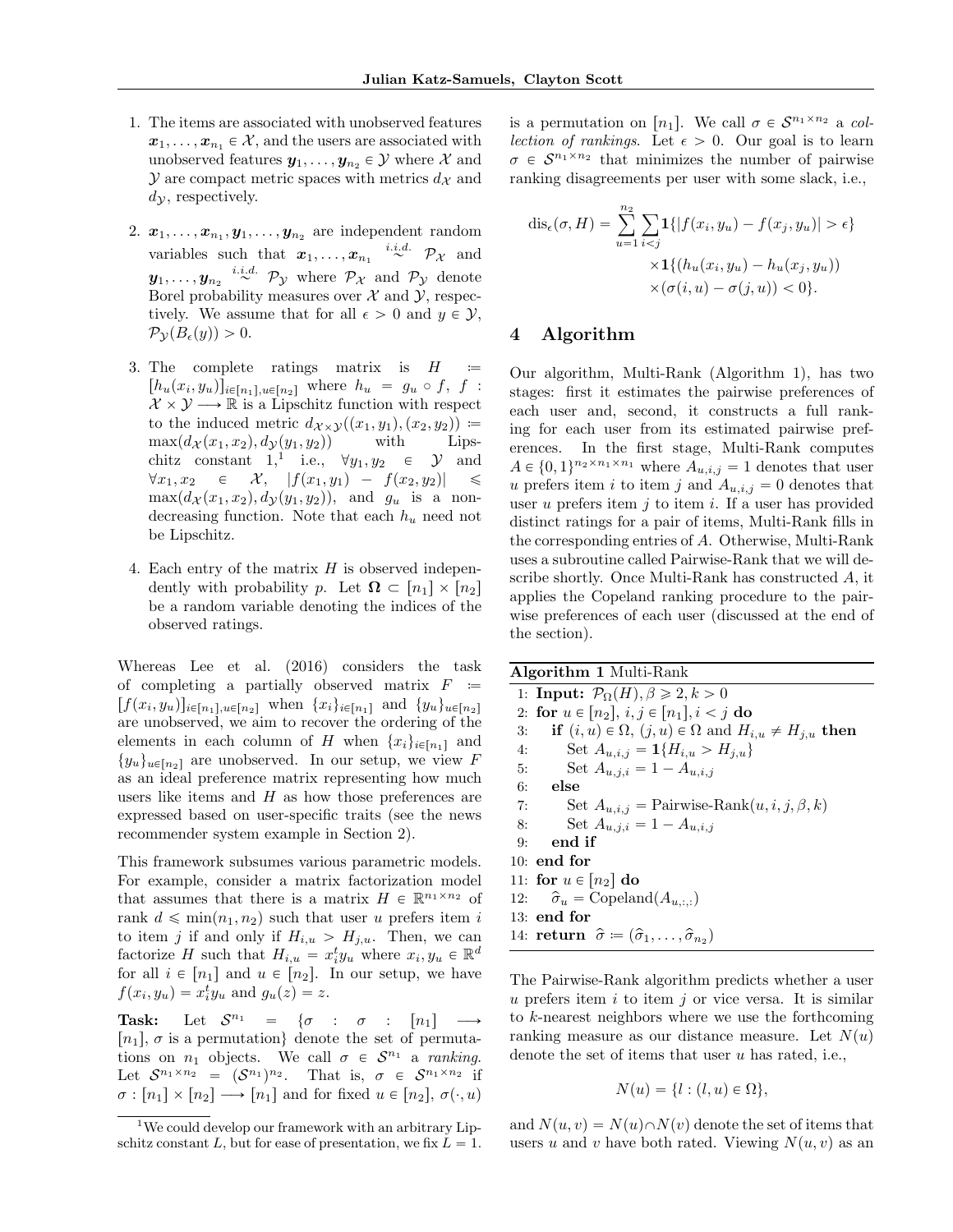ordered array where  $N(u, v)[\ell]$  denotes the  $(\ell + 1)$ th element, let

$$
I(u, v) = \{(s, t) : s = N(u, v)[\ell], t = N(u, v)[\ell + 1]
$$
  
for some  $\ell \in \{2k : k \in \mathbb{N} \cup \{0\}\}\}.$ 

In words,  $I(u, v)$  is formed by sorting the indices of  $N(u, v)$  and selecting nonoverlapping pairs in the given order. Note that there is no overlap between the indices in the pairs in  $I(u, v)$ .<sup>[2](#page-3-0)</sup> Fix  $y_u, y_v \in \mathcal{Y}$ . If  $I(u, v) = \emptyset$ , define  $R_{u, v} = 0$  and if  $I(u, v) \neq \emptyset$ , let  $R_{u,v} \coloneqq$ 

$$
\frac{1}{|I(u,v)|} \sum_{(s,t)\in I(u,v)} \mathbf{1}\{(h_u(\boldsymbol{x}_s,y_u) - h_u(\boldsymbol{x}_t,y_u))\n\\ \times (h_v(\boldsymbol{x}_s,y_v) - h_v(\boldsymbol{x}_t,y_v)) \geq 0\}
$$

denote the fraction of times that users  $u$  and  $v$  agree on the relative ordering of item pairs belonging to  $I(u, v)$ . In practice, one can simply compute this statistic over all pairs of commonly rated items. Observe that  $\rho(y_u, y_v) \coloneqq$ 

$$
\mathbb{E}[R_{u,v}|I(u,v) \neq \emptyset, \mathbf{y}_u = y_u, \mathbf{y}_v = y_v]
$$
  
=  $\Pr_{\mathbf{x}_s, \mathbf{x}_t \sim P_{\mathcal{X}}} ([h_u(\mathbf{x}_s, y_u) - h_u(\mathbf{x}_t, y_u)]$   
 $\times [h_v(\mathbf{x}_s, y_v) - h_v(\mathbf{x}_t, y_v)] \geq 0)$ 

i.e.,  $\rho(y_u, y_v)$  is the probability that users u and v with features  $y_u$  and  $y_v$  order two random items in the same way.

We apply Pairwise-Rank (Algorithm [2\)](#page-3-1) to a user  $u$ and a pair of items  $(i, j)$  if the user has not provided distinct ratings for items  $i$  and  $j$ . Pairwise-Rank $(u, i, j, \beta, k)$  finds users that have rated items i and *i*, and have rated at least  $\beta$  items in common with  $u$ . If there are no such users, Pairwise-Rank flips a coin to predict the relative preference ordering. If there are such users, then it sorts the users in decreasing order of  $R_{u,v}$  and takes a majority vote over the first  $k$  users about whether item  $i$  or item  $j$  is preferred. If the vote results in a tie, Pairwise-Rank flips a coin to predict the relative preference ordering.

Next, Multi-Rank converts the pairwise preference predictions of each user into a full estimated ranking for each user. It applies the Copeland ranking procedure (Algorithm [3\)](#page-3-2)–an algorithm for the feedback arc set problem in tournaments [\(Copeland,](#page-8-20) [1951;](#page-8-20) [Copper](#page-8-21)[smith et al.,](#page-8-21) [2006\)](#page-8-21) to each user-specific set of pairwise preferences. The Copeland ranking procedure simply orders the items by the number of times an item is preferred to another item. It is possible to use other approximation algorithms for the feedback arc set problem such as Fas-Pivot from [Ailon et al.](#page-8-22) [\(2008\)](#page-8-22).

Algorithm 2 Pairwise-Rank

- <span id="page-3-1"></span>1: **Input:**  $u \in [n_2], i \in [n_1], j \in [n_1], \beta \geqslant 2, k \in \mathbb{N}$ 2:  $W_u^{i,j}(\beta) = \{v \in [n_2] : |N(u,v)| \geq \beta, (i, v), (j, v) \in$
- $\Omega$ 3: Sort  $W_u^{i,j}(\beta)$  in decreasing order of  $R_{u,v}$  and let V
- be the first  $k$  elements.
- 4: if  $V = \emptyset$  then
- 5: **return** Bern $(\frac{1}{2})$
- 6: end if 7:  $\forall v \in V$ , set  $P_v = \mathbf{1}\{h_v(x_i, y_v) > h_v(x_j, y_v)\}$  $\mathbf{1}\{h_v(x_i, y_v) < h_v(x_j, y_v)\}\$
- $1\{h_v(x_i,y_v) < h_v(x_j,y_v)\}\$ : if  $\sum_{v\in V}P_v > 0$  then
- 9: return 1
- $\begin{array}{ll} 9: & {\bf return} \ \ 10: & {\bf else \ if} \, \sum_{v \in V} P_v < 0 \text{ then} \end{array}$
- 11: return 0
- 12: else
- 13: **return** Bern $(\frac{1}{2})$

14: end if

<span id="page-3-2"></span>

| <b>Algorithm 3 Copeland</b>                                                     |
|---------------------------------------------------------------------------------|
| 1: <b>Input:</b> $A \in \{0,1\}^{n_1 \times n_1}$                               |
| 2: for $j \in [n_1]$ do                                                         |
| 3: $I_j = \sum_{i=1, i \neq j}^{n_1} A_{j,i}$                                   |
| $4\cdot$ end for                                                                |
| 5: <b>return</b> $\sigma \in \mathcal{S}^{n_1}$ that orders items in decreasing |
| order of $I_i$                                                                  |

# 5 Analysis of Algorithm

The main idea behind our algorithm is to use pairwise agreements about items to infer whether two users are close to each other in the feature space. However, this is not possible in the absence of further distributional assumptions. The Lipschitz condition on f only requires that if users  $u$  and  $v$  are close to each other, then  $\max_z |f(z, y_u) - f(z, y_v)|$  is small. Proposition [1](#page-3-3) shows that there exist functions arbitrarily close to each other that disagree about the relative ordering of almost every pair of points.

<span id="page-3-3"></span>**Proposition 1.** Let  $\mathcal{X} = [0, 1]$  and  $\mathcal{P}_{\mathcal{X}}$  be the Lebesgue measure over X. For every  $\epsilon > 0$ , there exist functions  $f, g: \mathcal{X} \longrightarrow \mathbb{R}$  such that  $\max_{x \in [0,1]} |f(x)$  $g(x)$  =  $||f - g||_{\infty} \leq \epsilon$  and for almost every pair of points  $(x, x') \in [0, 1]^2$ ,  $f(x) > f(x')$  iff  $g(x) < g(x')$ .

Thus, we make the following mild distributional assumption.

**Definition 1.** Fix  $y \in \mathcal{Y}$  and let  $f_y(x) \coloneqq f(x, y)$ . Let r be a positive nondecreasing function. We say y is rdiscerning if  $\forall \epsilon > 0$ ,  $Pr_{\boldsymbol{x}_1, \boldsymbol{x}_2 \sim \mathcal{P}_{\mathcal{X}}}(|f_y(\boldsymbol{x}_1) - f_y(\boldsymbol{x}_2)| \leq$  $2\epsilon$ ) <  $r(\epsilon)$ .

This assumption says that the probability that  $f_y(x_1)$ and  $f_y(x_2)$  are within  $\epsilon$  of each other decays at some

<span id="page-3-0"></span><sup>2</sup>We select nonoverlapping pairs to preserve independence in the estimates for the forthcoming analysis.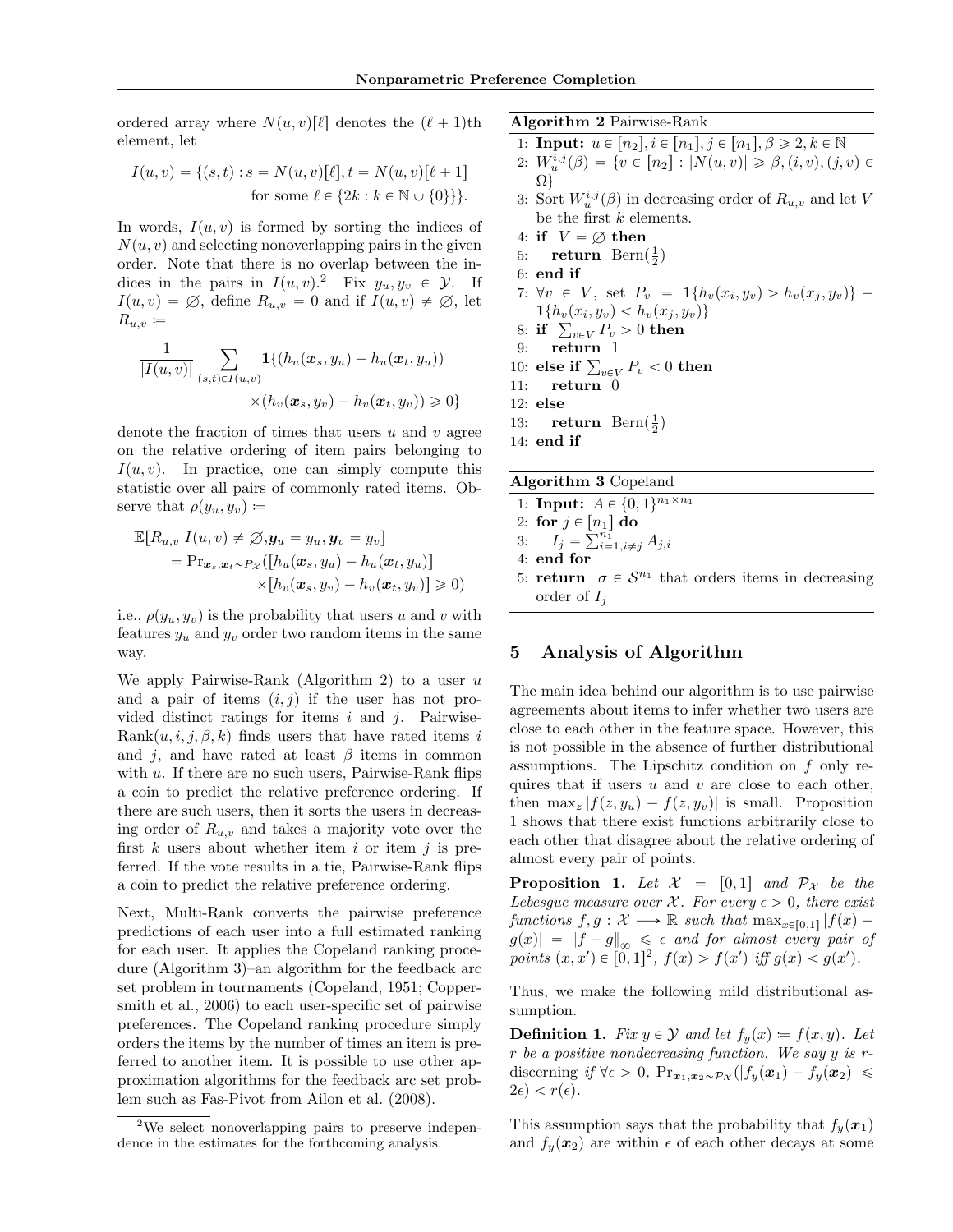rate given by r. In a sense, it means that users perceive some difference between most randomly selected items with different features, although the difference might be masked by the transformation  $g_u$ .

We also assume that if two users are not close to each other in the latent space, then they must have some disagreements. Definition [2](#page-4-0) requires that the nonparametric model is economical (i.e., not redundant) in the sense that different parts of the feature space correspond to different preferences.

<span id="page-4-0"></span>**Definition 2.** Fix  $y \in \mathcal{Y}$ . Let  $\epsilon, \delta > 0$ . We say that y is  $(\epsilon, \delta)$ -discriminative if  $z \in B_{\epsilon}(y)^c$  implies that  $\rho(y, z) < 1 - \delta$ .

These assumptions are satisfied under many parametric models. Proposition [2](#page-4-1) provides two illustrative examples under a matrix factorization model. We briefly note that, as we show in the supplementary material,  $f(x, y) = x^t y$  and  $f(x, y) = ||x - y||_2$  are equivalent models by adding a dimension.

<span id="page-4-1"></span>**Proposition 2.** Consider  $(\mathbb{R}^d, \|\cdot\|_2)$ . Let  $f(x, y) =$  $||x - y||_2$  and  $g_u(\cdot)$  be strictly increasing  $\forall u \in [n_2]$ .

- 1. Let  $\mathcal{X} = \mathcal{Y} = \{x \in \mathbb{R}^d : ||x||_2 \le 1\}, \ \mathcal{P}_{\mathcal{X}}$  be the uniform distribution and for all  $y \in \mathcal{Y}$  define  $r_y(\epsilon) = \sup_{z \in [0,2]} \mathcal{P}_{\mathcal{X}}(B_z(y) \backslash B_{z-4\epsilon}(y)).$  Then, for all  $y \in \mathcal{Y}$ ,  $y \text{ is } r_y\text{-}discerning.$  Further, define for all  $\epsilon > 0$ ,  $\delta_{\epsilon} = \inf_{v \in \mathcal{Y}} 2\mathcal{P}_{\mathcal{X}}(B_{\frac{\epsilon}{2}}(v))^2$ . Then, for all  $y_u \in \mathcal{Y}$  and for all  $\epsilon > 0$ ,  $y_u$  is  $(\epsilon, \delta_{\epsilon})$ . discriminative.
- 2. Let  $\mathcal{X} \subset \mathbb{R}^d$  be a finite collection of points,  $\mathcal{P}_\mathcal{X}$ be uniform over  $\mathcal{X}$ , and for all  $y \in \mathcal{Y}$  define  $r_y(\epsilon) = \frac{|\{(x,x')\in \mathcal{X}\times\mathcal{X} : \|y-x\| - \|y-x'\|\|\leqslant 2\epsilon\}|}{|\mathcal{X}|^2}$  $\frac{y-x_0}{|x|^2}$  . Then, for all  $y \in \mathcal{Y}$ , y is r<sub>y</sub>-discerning. Next, suppose  $\mathcal{Y}$  is a finite collection of points and every pair of distinct  $y, y' \in \mathcal{Y}$  disagree about at least C pairs of items. Let  $\delta = \frac{C}{|\mathcal{X}|^2}$ . For all  $y_u \in \mathcal{Y}$  and for all  $\epsilon > 0$ ,  $y_u$  is  $(\epsilon, \delta)$ -discriminative.

Our analysis uses two functions to express problemspecific constants. First, let  $\tau : \mathbb{R}_{++} \longrightarrow (0, 1]$  be defined as  $\tau(\epsilon) = \inf_{y_0 \in \mathcal{Y}} \Pr_{\mathbf{y} \sim \mathcal{P}_{\mathcal{Y}}}(d_{\mathcal{Y}}(y_0, \mathbf{y}) \leq \epsilon)$ . Second, let  $\kappa : \mathbb{R}_{++} \longrightarrow (0, 1]$  be such that  $\kappa(\epsilon) =$  $\inf_{y_0 \in \mathcal{Y}} \Pr_{\mathbf{y} \sim \mathcal{P}_{\mathcal{Y}}}(d_{\mathcal{Y}}(y_0, \mathbf{y}) > \epsilon)$ . Our assumption that for all  $\delta > 0$  and  $y \in \mathcal{Y}$ ,  $\mathcal{P}_{\mathcal{Y}}(B_{\delta}(y)) > 0$  ensures that  $\tau(\cdot) > 0$  and  $\kappa(\cdot) < 1$  (see Lemma [D.3\)](#page-0-1). If  $\mathcal{P}_{\mathcal{Y}}$  is uniform over the unit cube in  $(\mathbb{R}^d, \lVert \cdot \rVert_{\infty})$ , then  $\tau(\epsilon) = \min(1, \epsilon)^d$  and if  $\mathcal Y$  is a finite collection of points, then  $\tau(\epsilon) = \min_{y \in \mathcal{Y}} \mathcal{P}_{\mathcal{Y}}(y)$  [\(Lee et al.,](#page-8-17) [2016\)](#page-8-17).

Our model captures the intrinsic difficulty of a problem instance as follows.  $r(\cdot)$  and  $\tau(\cdot)$  together control the probability of sampling nearby users with similar preferences.  $(\epsilon, \delta)$ -discriminative captures how often users  $u$  and  $v$  must agree in order to infer that

 $y_u$  and  $y_v$  are close in the latent space and, thus,  $\max_z |f(z, y_u) - f(z, y_v)| \leq \epsilon.$ 

#### 5.1 Continuous Ratings Setting

Our analysis deals with the case of continuous ratings and the case of discrete ratings separately. In this section, we prove theorems dealing with the continuous case and in the next section we give analogous results with similar proofs for the discrete case. Theorem [1](#page-4-2) establishes that with probability tending to 1 as  $n_2 \longrightarrow \infty$ , Multi-Rank outputs  $\hat{\sigma} \in \mathcal{S}^{n_1 \times n_2}$  such that  $dis_{2\epsilon}(\hat{\sigma}, H) = 0.$ 

<span id="page-4-2"></span>**Theorem 1.** Suppose  $\forall u \in [n_2], g_u(z)$  is strictly increasing. Let  $\epsilon, \delta > 0, \eta \in (0, \frac{\epsilon}{2})$ . Suppose that almost every  $y \in \mathcal{Y}$  is  $(\frac{\epsilon}{2}, \delta)$ -discriminative. Let r be a positive nondecreasing function such that  $r(\frac{\epsilon}{2}) \geq \delta$  and  $r(\eta)$  $\frac{\delta}{2}$ . Suppose that almost every  $y \in \mathcal{Y}$  is r-discerning. Let  $0 < \alpha < \frac{1}{2}$ . If  $p \ge \max(n_1^{-\frac{1}{2} + \alpha}, n_2^{-\frac{1}{2} + \alpha})$ ,  $n_1 p^2 \ge$ 16, and  $n_2$  is sufficiently large, then Multi-Rank with  $k = 1$  and  $\beta = \frac{p^2 n_1}{2}$  outputs  $\hat{\sigma} \in \mathcal{S}^{n_1 \times n_2}$  such that

$$
\Pr_{\{\boldsymbol{x}_i\},\{\boldsymbol{y}_u\},\Omega}(\text{dis}_{2\epsilon}(\hat{\sigma}, H) > 0)
$$
  
\n
$$
\leq n_2 {n_1 \choose 2} [2 \exp(-\frac{(n_2 - 1)p^2}{12}) + (n_2 - 1) \exp(-\frac{n_1p^2}{8})
$$
  
\n
$$
+ \exp(-(\frac{(n_2 - 1)p^2}{2})\tau(\eta))
$$
  
\n
$$
+ 3(n_2 - 1)p^2 \exp(-\frac{\delta^2 n_1p^2}{20})].
$$

A couple of remarks are in order. First, if  $\epsilon$  and  $\delta$  are small, then  $\eta$  must be correspondingly small.  $\eta$  represents how close a user  $y_v$  must be to a user  $y_u$  in the feature space to guarantee that the ratings of  $y_v$  can be used to make inferences about the ranking of user  $y_u$ . Second, whereas we require that  $p \geqslant n_2^{-\frac{1}{2}+\alpha}$ , [Lee](#page-8-17) [et al.](#page-8-17) [\(2016\)](#page-8-17) require that  $p \geqslant n_2^{-1+\alpha}$ . We conjecture that this stronger requirement is fundamental to our algorithm since  $v \in W_u^{i,j}(\beta)$  only if v has rated both items i and j, which v does with probability  $p^2$ . However, there may be another algorithm that circumvents this issue. Theorem [1](#page-4-2) implies the following Corollary. Corollary [1.](#page-4-2) Assume the setting of Theorem 1. If  $n_2 \longrightarrow \infty$ ,  $p \ge \max(n_1^{-\frac{1}{2}+\alpha}, n_2^{-\frac{1}{2}+\alpha})$ , and  $n_2^{C_1} \ge$  $n_1 \geqslant C_2 \log(n_2)^{\frac{1}{2\alpha}}$  for any constant  $C_1 > 0$ and some constant  $C_2 > 0$  depending on  $\alpha$ , then

Note that the growth rates of  $n_1, n_2$  and p imply that the average number of rated items by each user  $p n_1$ must grow as  $C \log(n_2)^{\frac{1}{2} + \frac{1}{4\alpha}}$  for some universal constant  $C > 0$ .

 $Pr_{\{\boldsymbol{x}_i\},\{\boldsymbol{y}_u\},\Omega}(\text{dis}_{2\epsilon}(\widehat{\sigma}, H) > 0) \longrightarrow 0$  as  $n_2 \longrightarrow \infty$ .

Next, we sketch the proof. The main part of the analysis deals with establishing a probability bound of a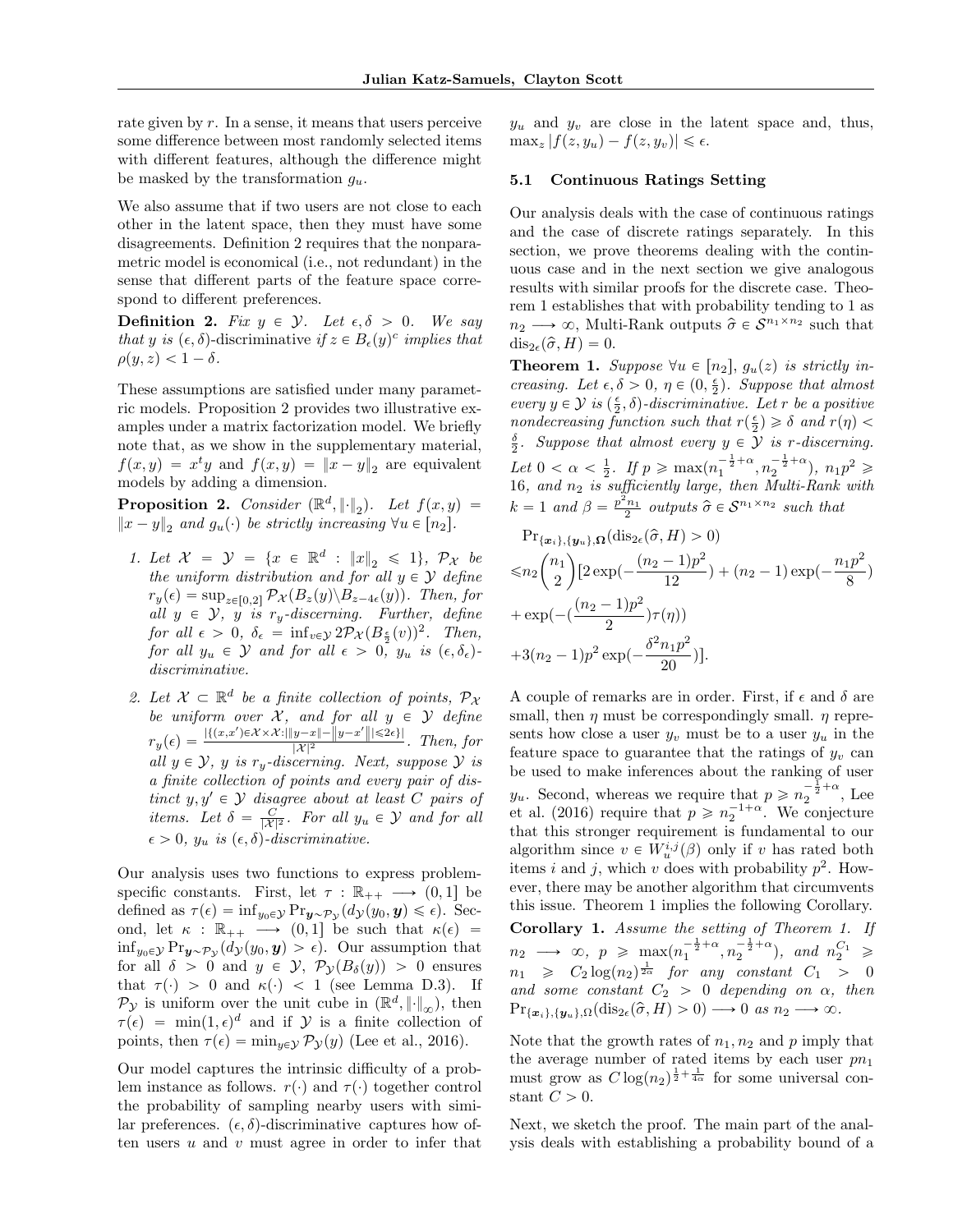mistake by Pairwise-Rank for a specific user  $u$  and a pair of items i and j when  $|f(\boldsymbol{x}_i, \boldsymbol{y}_u) - f(\boldsymbol{x}_j, \boldsymbol{y}_u)| > \epsilon$ . First, we establish that w.h.p.  $|W_u^{i,j}(\beta)|$  is large, i.e., there are many users that have rated  $i$  and  $j$  and many other items in common with  $u$ . Second, using standard concentration bounds, it is shown that for every  $v \in W_u^{i,j}(\beta)$ ,  $R_{u,v}$  concentrates around  $\rho(u, v)$ . Since  $\beta \longrightarrow \infty$ , this estimate converges to  $\rho(u, v)$ . Third, we show that eventually we sample a point from  $B_{\eta}(\mathbf{y}_u)$ . Further, if  $y_v \in B_{\eta}(y_u)$  and  $y_w \in B_{\frac{\epsilon}{2}}(y_u)^c$  (note  $\eta \leq \frac{\epsilon}{2}$ , then since  $y_u$  is  $(\frac{\epsilon}{2}, \delta)$ -discriminative w.p. 1, by our choice of  $\eta$ ,  $\rho(\boldsymbol{y}_u, \boldsymbol{y}_v) > \rho(\boldsymbol{y}_u, \boldsymbol{y}_w) + \frac{\delta}{2}$ . Thus, by concentration bounds,  $R_{u,v} > R_{u,w}$ . Therefore, Pairwise-Rank with  $k = 1$  uses the preference ordering of a user in  $B_{\frac{\epsilon}{2}}(\mathbf{y}_u)$  on items i and j to make the prediction. The Lipschitzness of  $f$  and our assumption that  $q_v$  is strictly increasing imply that this prediction is correct. It is possible to extend this argument to handle the case when  $k > 1$ .

#### 5.2 Discrete Ratings Setting

Let  $N > 0$  and suppose that  $|f(x, y)| \leq N \ \forall x \in \mathcal{X}$ ,  $\forall y \in \mathcal{Y}$ . Suppose that there are L distinct ratings and let  $G$  denote the set of all step functions of the form

$$
g_u(x) = \begin{cases} 1 & : x \in [-N, a_{u,1}) \\ 2 & : x \in [a_{u,1}, a_{u,2}) \\ \vdots & \\ L & : x \in [a_{u,L-1}, N] \end{cases}.
$$

We assume that for all  $u \in [n_2]$ ,  $g_u \in$  $G$  and that the rating thresholds are random, i.e.,  $(a_{1,1}, \ldots, a_{1,L-1}), \ldots, (a_{n_2,1}, \ldots, a_{n_2,L-1})$  $\stackrel{i.i.d.}{\sim}$  $\mathcal{P}_{[-N,N]^{L-1}}$ . We write  $g_1, \ldots, g_{n_2} \stackrel{i.i.d.}{\sim} \mathcal{P}_{\mathcal{G}}$  and we assume that  $\{g_u\}_{u \in [n_2]}$  is independent from  $\{x_i\}_{i \in [n_1]}$ ,  $\{y_u\}_{u \in [n_2]}$ , and  $\Omega$ . Let  $\mathcal{P}_l$  denote the marginal distribution of  $a_{u,l}$  for all  $u \in [n_2]$ . We make the following assumption.

**Definition 3.** We say that  $\mathcal{P}_{\mathcal{G}}$  is diverse if for every open interval  $I \subset [-N, N]$  there exists l such that  $\mathcal{P}_l(I) > 0.$ 

Let  $d_{\mathbb{R}}$  denote a metric on  $\mathbb{R}$ ; fix  $u \in [n_2]$  and let  $\gamma(\epsilon) =$  $\inf_{z \in [-N,N]} \mathcal{P}_{\{a_{u,l}\}_{l \in [L-1]}} (\exists l \in [L-1]: d_{\mathbb{R}}(z, a_{u,l}) \leq \epsilon).$ The aforementioned assumption ensures via a measure theoretic argument that  $\gamma(\epsilon) > 0$  for all  $\epsilon > 0$  (see Lemma [D.3](#page-0-1) in the Appendix).

<span id="page-5-0"></span>**Theorem 2.** Let  $\epsilon, \delta > 0$  and  $\eta \in (0, \frac{\epsilon}{4})$ . Suppose that  $\mathcal{P}_{\mathcal{G}}$  is diverse and that almost every  $y \in \mathcal{Y}$  is  $(\frac{\epsilon}{4}, \delta)$ -discriminative. Let r be a positive nondecreasing function such that  $r(\frac{\epsilon}{4}) \geq \delta$  and  $r(\eta) < \frac{\delta}{2}$ . Suppose that almost every  $y \in Y$  is r-discerning. Let  $\frac{1}{2}$  >  $\alpha$  >  $\alpha'$  > 0. If  $p \ge \max(n_1^{-\frac{1}{2}+\alpha}, n_2^{-\frac{1}{2}+\alpha})$ ,

 $n_1p^2 \geq 16$ ,  $n_1 \geq C_1 \log(n_2)^{\frac{1}{2\alpha}}$  for some constant  $C_1$ , and  $n_2$  is sufficiently large, Multi-Rank with  $k = n_2^{\alpha}$ and  $\beta = \frac{p^2 n_1}{2}$  outputs  $\hat{\sigma}$  such that

$$
\Pr_{\{\boldsymbol{x}_{i}\},\{\boldsymbol{y}_{u}\},\{\boldsymbol{a}_{u,l}\},\Omega}(\text{dis}_{2\epsilon}(\hat{\sigma},H) > 0)
$$
\n
$$
\leq n_{2} {n_{1} \choose 2} [2 \exp(-\frac{(n_{2}-1)p^{2}}{12}) + (n_{2}-1) \exp(-\frac{n_{1}p^{2}}{8})
$$
\n
$$
+2 \exp(-\gamma(\frac{\epsilon}{4})k)
$$
\n
$$
+\frac{1}{1-r(\frac{\epsilon}{2})} [3(n_{2}-1)p^{2} \exp(-\frac{\delta^{2}n_{1}p^{2}}{20})
$$
\n
$$
+ \exp([1-\kappa(\frac{\epsilon}{4})+\tau(\eta)+\log(3\frac{(n_{2}-1)p^{2}}{2})]k
$$
\n
$$
-k \log(k) - \tau(\eta)\frac{(n_{2}-1)p^{2}}{2})]].
$$

Corollary 2. Assume the setting of Theorem [2.](#page-5-0) If  $p \ge \max(n_1^{-\frac{1}{2}+\alpha}, n_2^{-\frac{1}{2}+\alpha}), \quad k = n_2^{\alpha'}, \quad and \quad n_2^{C_1} \ge$  $n_1 \geqslant C_2 \log(n_2)^{\frac{1}{2\alpha}}$  for any constant  $C_1 > 0$ and some constant  $C_2 > 0$  depending on  $\alpha$ , then  $Pr_{\{\boldsymbol{x}_i\},\{\boldsymbol{y}_u\},\Omega}(\text{dis}_{2\epsilon}(\widehat{\sigma}, H) > 0) \longrightarrow 0$  as  $n_2 \longrightarrow \infty$ .

The bulk of the analysis for the discrete ratings setting is similar to the continuous rating setting and, once again, mainly deals with the analysis of Pairwise-Rank for a user  $u$  and items  $i$  and  $j$ . Since the ratings are discrete, although users that are sufficiently close to user  $u$  in the feature space agree about the ordering of items  $i$  and  $j$ , we need to show that at least one of these neighbors does not give the same rating to items  $i$  and  $j$ . To this end, we show that eventually k nearby points are sampled:  $y_{v_1}, \ldots, y_{v_k}$   $\in$  $B_{\eta}(\boldsymbol{y}_{u})$ . Conditional on  $|f(\boldsymbol{x}_{i},\boldsymbol{y}_{u})-f(\boldsymbol{x}_{j},\boldsymbol{y}_{u})| > \epsilon$ , using the Lipschitzness of f,  $(f(\boldsymbol{x}_i, \boldsymbol{y}_{v_q}), f(\boldsymbol{x}_j, \boldsymbol{y}_{v_q}))$ has length at least  $\frac{\epsilon}{2}$ . Finally, since  $\mathcal{P}_{\mathcal{G}}$  is diverse, a concentration argument wrt  $g_{v_1}, \ldots, g_{v_k}$  implies that w.h.p. there exists  $q \in [k]$  and  $l \in [L - 1]$  such that  $a_{v_q,l} \in (f(\boldsymbol{x}_i, \boldsymbol{y}_{v_q}), f(\boldsymbol{x}_j, \boldsymbol{y}_{v_q}))$ . Thus, user  $v_q$  provides distinct ratings for items  $i$  and  $j$ .

# 6 A Necessary and Sufficient Condition for  $dis_{\epsilon}(\sigma, H) = 0$

In this section, we characterize the class of optimal collections of rankings, i.e.,  $\sigma \in S^{n_1 \times n_2}$  such that  $dis_{\epsilon}(\sigma, H) = 0$ . We show roughly that a collection of rankings  $\sigma$  is optimal in the sense that  $dis_{\epsilon}(\sigma, H) = 0$ if and only if  $\sigma$  agrees with the observed data and  $\sigma$ gives the same ranking to users that are close to each other in the latent space  $\mathcal Y$ . To study this question, we consider the regime where the number of items  $n_1$ is fixed, the probability of an entry being revealed  $p$  is fixed, and the number of users  $n_2$  goes to infinity.

Consider the following notion, which is the main ingredient in our necessary and sufficient condition: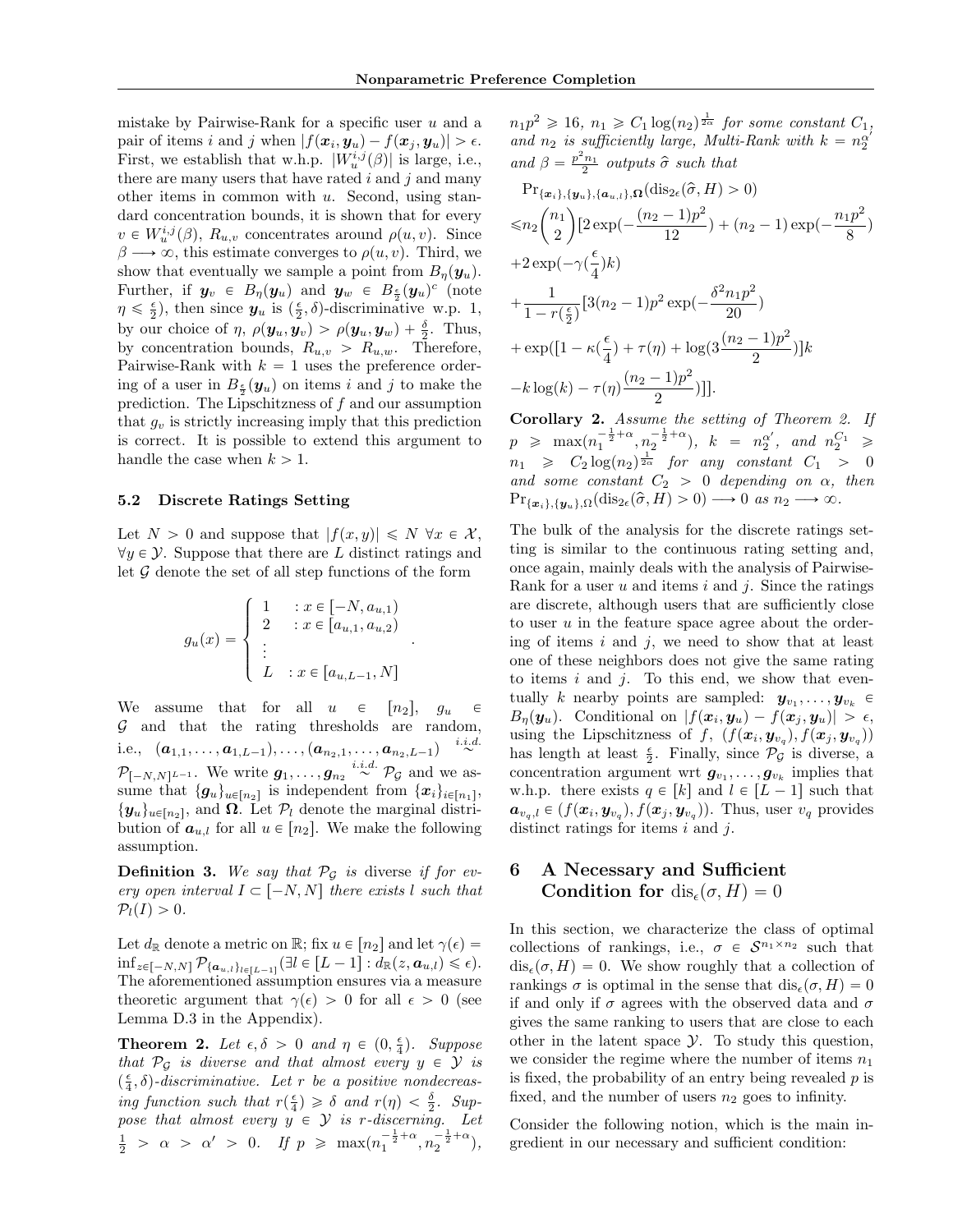**Definition 4.** Let  $\epsilon > 0$  and  $T \subset [n_1] \times [n_1] \times [n_2]$ .  $\sigma \in S^{n_1 \times n_2}$  is an e-consistent collection of rankings over T if  $\forall i \neq j \in [n_1], u \neq v \in [n_2]$  such that  $(i, j, u), (i, j, v) \in T$  and  $d_{\mathcal{Y}}(y_u, y_v) \leq \epsilon$ , it holds that  $\sigma(i, u) < \sigma(j, u) \iff \sigma(i, v) < \sigma(j, v)$ . If  $\sigma$  is an  $\epsilon$ consistent collection of rankings over  $[n_1] \times [n_1] \times [n_2]$ , then we simply say that  $\sigma$  is an  $\epsilon$ -consistent collection of rankings.

In words, a collection of rankings is  $\epsilon$ -consistent if it gives the same ranking to users that are within  $\epsilon$  of each other in the latent space.

We introduce the following objective function:  $dis(\sigma, H) \coloneqq$ 

$$
\sum_{u=1}^{n_2} \sum_{i < j: (i, u), (j, u) \in \Omega} \mathbf{1} \{ (h_u(x_i, y_u) - h_u(x_j, y_u)) \times (\sigma(i, u) - \sigma(j, u)) < 0 \}.
$$

Once again, we analyze separately the continuous rating and discrete rating settings. With respect to the continuous rating setting, Theorems [3](#page-6-0) and [5](#page-6-1) roughly imply that with probability tending to 1 as  $n_2 \longrightarrow \infty$ , a collection of rankings  $\sigma \in S^{n_1 \times n_2}$  that minimizes  $\widehat{\text{dis}}(\cdot, H)$  is  $\frac{\epsilon}{2}$ -consistent if and only if  $\text{dis}_{\epsilon}(\sigma, H) = 0$ . A similar statement holds for the discrete rating setting.

To begin, we present our sufficient conditions.

<span id="page-6-0"></span>Theorem 3. Assume the continuous rating setting. Let  $\epsilon > 0$  and suppose that for all  $u \in [n_2], g_u(\cdot)$ is strictly increasing. With probability increasing to 1 as  $n_2 \longrightarrow \infty$ , if  $\sigma \in S^{n_1 \times n_2}$  is  $\frac{\epsilon}{2}$ -consistent and minimizes dis( $\cdot$ , H), then dis<sub> $\epsilon$ </sub> $(\sigma, H) = 0$ .

Theorem 4. Assume the discrete rating setting and that  $\mathcal{P}_{\mathcal{G}}$  is diverse. Let  $\epsilon > 0$ . With probability increasing to 1 as  $n_2 \longrightarrow \infty$ , if  $\sigma \in S^{n_1 \times n_2}$  is  $\frac{\epsilon}{8}$ -consistent and minimizes  $\widehat{\text{dis}}(\cdot, H)$ , then  $\text{dis}_{\epsilon}(\sigma, H) = 0$ .

The proofs for the continuous and discrete cases are similar. We briefly sketch the argument for the continuous case. Since  $Y$  is compact, there is a finite subcover of  $Y$  with open balls with diameter at most  $\frac{\epsilon}{2}$ . As  $n_2 \longrightarrow \infty$ , with probability increasing to 1, for every open ball  $\mathcal O$  belonging to the finite subcover and for every pair of distinct items  $i, j \in [n_1]$ , there is some user  $u \in \mathcal{O}$  that has rated i and j. Then, on this event, it can be shown that if  $dis_{\epsilon}(\sigma, H) > 0$ , then  $dis(\sigma, H) > 0$ . Thus, using the contrapositive, the result follows.

Theorem [5](#page-6-1) gives our necessary condition.

<span id="page-6-1"></span>**Theorem 5.** Let  $\epsilon > 0$  and  $\sigma \in S^{n_1 \times n_2}$  such that  $dis_{\epsilon}(\sigma, H) = 0$ . Let  $T = \{(i, j, u) \in [n_1] \times [n_1] \times$  $[n_2] : |f(x_i, y_u) - f(x_j, y_u)| > \epsilon, h(x_i, y_u) \neq h(x_j, y_u)$ .

Then,  $\sigma$  is an  $\epsilon$ -consistent collection of rankings over T.

Theorem [5](#page-6-1) shows that in our general setting, learning the correct collection of rankings requires giving the same ranking to nearby users. In particular, this provides an intuition on the kind of embedding that matrix factorization learns. Theorem [5](#page-6-1) only applies to items  $i, j$  and user u if there is a large enough difference in the underlying values given by  $f$ . The proof follows by the Lipschitzness of  $f$  and algebra.

#### 7 Experiments

In this section, we examine the empirical performance of Multi-Rank. It is well-known that matrix factorization methods tend to outperform neighborhood-based methods. Nevertheless, neighborhood-based methods remain popular in situations where practitioners want an easy-to-implement method, to avoid expensive model-building, and to be able to interpret predictions easily [\(Ning et al.,](#page-8-1) [2011\)](#page-8-1). Furthermore, it has been observed that for the task of matrix completion, (i) matrix factorization methods and neighborhood-based methods have complementary strengths and weaknesses and (ii) performance gains can be achieved by merging these methods into a single algorithm [\(Bell](#page-8-23) [and Koren,](#page-8-23) [2007;](#page-8-23) [Koren,](#page-8-24) [2008\)](#page-8-24). Yet, it is non-trivial to generalize ideas for combining matrix factorization and neighborhood-based methods in the matrix completion setting to the preference completion setting. In light of this discussion, the purpose of our experiments is not to demonstrate the superiority of our method over matrix factorization methods, but to compare the performance of our algorithm with the state-of-the-art.

We compared the performance of our algorithm (MR) and a weighted version of our algorithm (MRW) where votes are weighted by  $R_{u,v}$  against Alternating SVM (AltSVM) [\(Park et al.,](#page-8-6) [2015\)](#page-8-6), Retargeted Matrix Completion (RMC) [\(Gunasekar et al.,](#page-8-8) [2016\)](#page-8-8), and the proposed algorithm in [\(Lee et al.,](#page-8-17) [2016\)](#page-8-17) (LA). We chose AltSVM and RMC because they are state-of-the-art matrix factorization methods for preference completion and we chose LA because its theoretical guarantees are similar to our guarantees for Multi-Rank and it was shown to be superior to item-based and userbased neighborhood methods [\(Lee et al.,](#page-8-17) [2016\)](#page-8-17). We used grid search to optimize the hyperparameters for each of the algorithms using a validation set.

We use the ranking metrics Kendall Tau, Spearman Rho, NDCG@5, and Precision@5. Kendall Tau and Spearman Rho measure how correlated the predicted ranking is with the true ranking. The other metrics measure the quality of the predicted ranking at the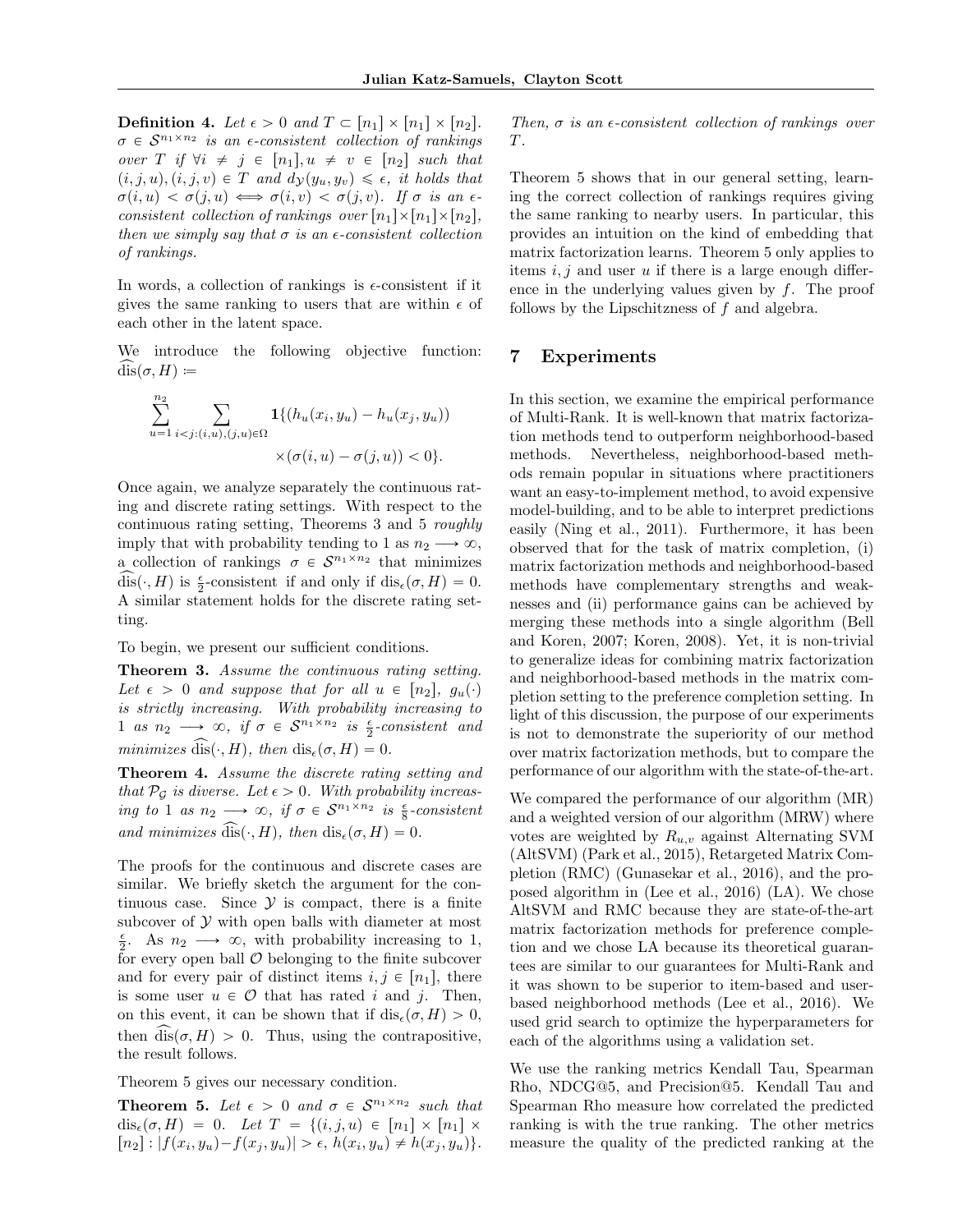<span id="page-7-0"></span>Nonparametric Preference Completion

| Dataset.  | Method     | Kendall Tau    | Spearman Rho   | NDCG@5         | Precision@5    |
|-----------|------------|----------------|----------------|----------------|----------------|
|           | <b>MRW</b> | 0.3156(0.0021) | 0.4012(0.0029) | 0.7104(0.0010) | 0.4492(0.0018) |
|           | МR         | 0.3105(0.0021) | 0.3963(0.0030) | 0.7063(0.0038) | 0.4457(0.0044) |
|           | LA         | 0.3271(0.0018) | 0.4153(0.0022) | 0.7136(0.0026) | 0.4570(0.0041) |
|           | AltSVM     | 0.3271(0.0007) | 0.4173(0.0008) | 0.7022(0.0015) | 0.4365(0.0036) |
| Netflix   | RMC        | 0.3288(0.0017) | 0.4178(0.0020) | 0.7204(0.0006) | 0.4581(0.0048) |
|           | <b>MRW</b> | 0.3933(0.0010) | 0.5009(0.0013) | 0.7769(0.0066) | 0.6083(0.0096) |
|           | MR.        | 0.3924(0.0011) | 0.4999(0.0013) | 0.7735(0.0061) | 0.6021(0.0063) |
|           | LA         | 0.3993(0.0009) | 0.5075(0.0012) | 0.7767(0.0058) | 0.6071(0.0080) |
|           | AltSVM     | 0.4099(0.0008) | 0.5219(0.0010) | 0.8002(0.0042) | 0.6417(0.0067) |
| Movielens | RMC        | 0.4041(0.0004) | 0.5139(0.0006) | 0.8068(0.0030) | 0.6485(0.0029) |

Table 1: Netflix and MovieLens Results. On the Netflix dataset, MR usually used  $\beta = 5$  and  $k \in [13, 19]$ . MRW usually used  $\beta = 9$  and  $k \in [16, 23]$ . On the MovieLens dataset, MR usually used  $\beta = 10$  and  $k \in [7, 13]$ . MRW usually used  $\beta = 12$  and  $k \in [13, 17]$ .

| Dataset   | Method     | Kendall Tau    | Spearman Rho   | NDCG@5         | Precision@5                  |
|-----------|------------|----------------|----------------|----------------|------------------------------|
|           | <b>MRW</b> | 0.2736(0.0017) | 0.3327(0.0021) | 0.8063(0.0031) | $\overline{0.7849}$ (0.0034) |
|           | MR.        | 0.2677(0.0019) | 0.3255(0.0023) | 0.7980(0.0034) | 0.7764(0.0008)               |
|           | LA         | 0.2786(0.0022) | 0.3387(0.0027) | 0.8024(0.0024) | 0.7843(0.0018)               |
|           | AltSVM     | 0.2743(0.0015) | 0.3335(0.0018) | 0.7949(0.0023) | 0.7768(0.0023)               |
| Netflix   | RMC        | 0.2856(0.0017) | 0.3473(0.0021) | 0.8052(0.0038) | 0.7861(0.0032)               |
|           | <b>MRW</b> | 0.3347(0.0015) | 0.4090(0.0018) | 0.8903(0.0059) | 0.8810(0.0059)               |
|           | MR.        | 0.3343(0.0017) | 0.4085(0.0021) | 0.8879(0.0052) | 0.8792(0.0061)               |
|           | LA.        | 0.3395(0.0017) | 0.4149(0.0020) | 0.8908(0.0085) | 0.8845(0.0078)               |
|           | AltSVM     | 0.3451(0.0016) | 0.4217(0.0020) | 0.9070(0.0056) | 0.8982(0.0056)               |
| Movielens | RMC        | 0.3504(0.0014) | 0.4281(0.0017) | 0.9140(0.0026) | 0.9051(0.0032)               |

Table 2: Quantized Netflix and MovieLens Results. On the Netflix dataset, MR usually used  $\beta = 5$  and  $k = 22$ . MRW usually used  $\beta \in [9, 10]$  and  $k \in [27, 31]$ . On the MovieLens dataset, MR usually used  $\beta \in [10, 13]$  and  $k \in [10, 19]$ . MRW usually used  $\beta \in [8, 11]$  and  $k \in [16, 23]$ .

| Dataset        |    | Method Kendall Tau | Spearman Rho | NDCG@5                                                                  | Precision@5 |
|----------------|----|--------------------|--------------|-------------------------------------------------------------------------|-------------|
| <b>Netflix</b> | LA |                    |              | $0.1798(0.0034)$ $0.2300(0.0040)$ $0.5962(0.0022)$ $0.3322(0.0053)$     |             |
| MovieLens LA   |    |                    |              | $0.2404 (0.0098)$ $0.3092 (0.0123)$ $0.6543 (0.0138)$ $0.4435 (0.0163)$ |             |

Table 3: Monotonically Transformed Netflix and MovieLens Results. We only display the results for LA since the other methods are invariant to monotonic transformations of the columns.

top of the list. For Precision@5, we deem an item relevant if it has a score of 5. For all of these metrics, higher scores are better. See [Liu](#page-8-25) [\(2009\)](#page-8-25) for a more detailed discussion of these metrics. The numbers in parentheses are standard deviations.

We use the Netflix and MovieLens 1M datasets. We pre-process the data in a similar way to [Liu and Yang](#page-8-3) [\(2008\)](#page-8-3). For the Netflix dataset, we take the 2000 most popular movies and randomly selected 4000 users that had rated at least 100 of these movies. For both datasets, we randomly subsample the ratings 5 times in the following way: we randomly shuffled the (userid, movie, rating) triples and split 40% into a training set, 15% into a validation set, and 45% into a test set. For the Netflix dataset, we drop users if they have fewer than 50 ratings in the training set and fewer than 10 ratings in either the validation set or the test set. For the MovieLens dataset, we drop users if they have fewer than 100 ratings in the training set and fewer than 50 ratings in either the validation set or the test set. Table [1](#page-7-0) shows that although MRW does not have the best performance, it outperforms AltSVM on

<span id="page-7-2"></span><span id="page-7-1"></span>NDCG@5 and Precision@5 on the Netflix dataset and LA on NDCG@5 and Precision@5 on the MovieLens dataset.

In addition, we quantized the scores of both datasets to 1 if the true rating is less than or equal to 3 and to 5 otherwise (see Table [2\)](#page-7-1). Here, MR and MRW have the same amount of information as LA and RMC. On the Netflix dataset, MRW performed the best on the NDCG@5 measure.

Finally, we considered a setting where a company performs  $A/B$  testing on various rating scales (e.g., 1-5, 1-10, 1-50, 1-100) and wishes to use all of the collected data to predict preferences. To model this situation, for each user, we randomly sampled a number  $a \in \{1, 2, 10, 20\}$  and  $b \in [a-1] \cup \{0\}$ , and transformed the rating  $r \mapsto a \cdot r - b$ . Table [3](#page-7-2) shows that on the monotonically transformed versions of the Netflix and MovieLens datasets, LA performs dramatically worse. This is unsurprising since it is well-known that the performance of rating-oriented neighborhood-based methods like LA suffers when there is rating scale variance [\(Ning et al.,](#page-8-1) [2011\)](#page-8-1).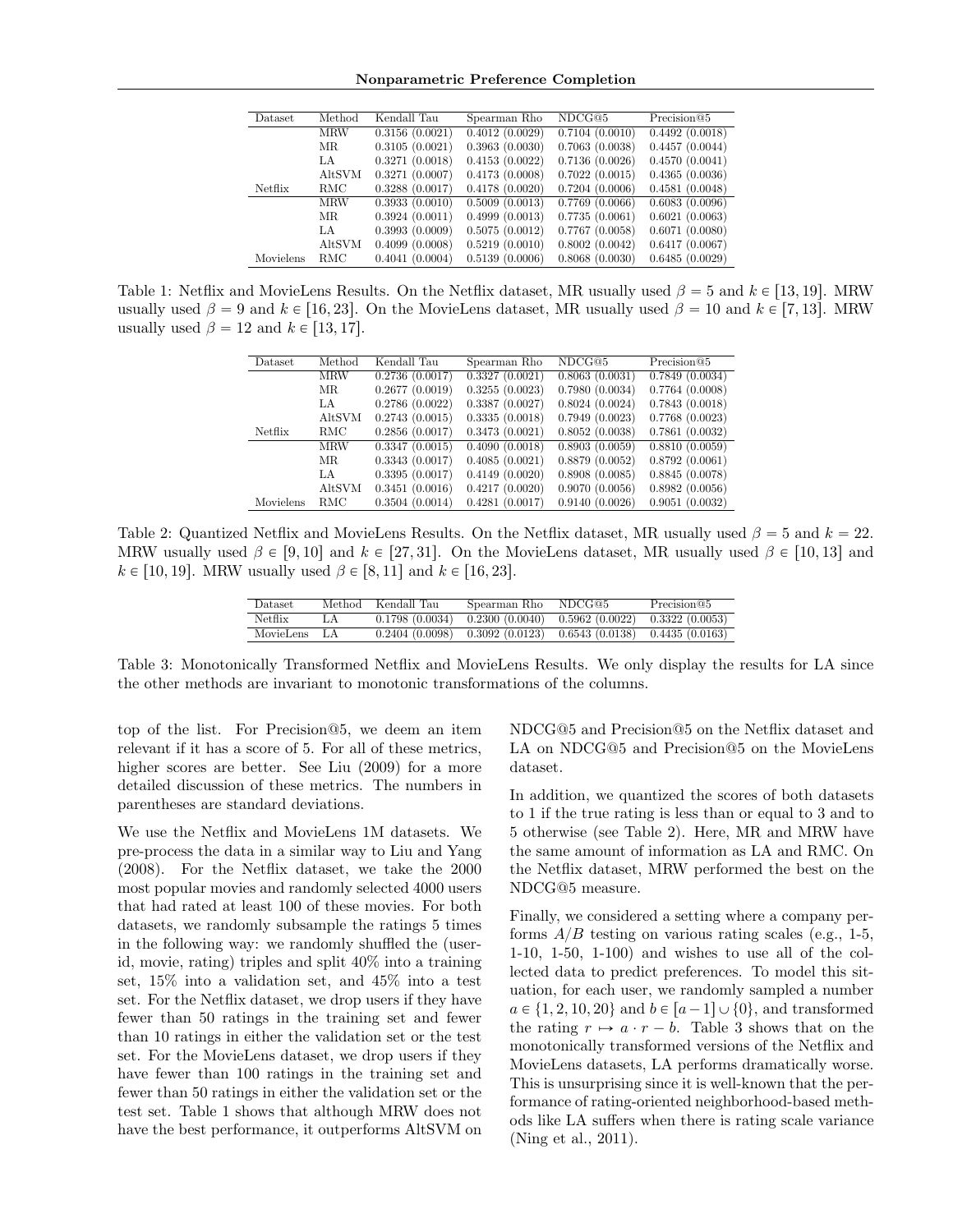#### Acknowledgements

This work was supported in part by NSF grant 1422157.

#### References

- <span id="page-8-22"></span>N. Ailon, M. Charikar, and A. Newman. Aggregating inconsistent information: Ranking and clustering. Journal of the ACM, 2008.
- <span id="page-8-23"></span>R. Bell and Y. Koren. Lessons from the netflix prize challenge. ACM SIGKDD Explorations Newsletter, pages 75–79, 2007.
- <span id="page-8-2"></span>J. Breese, D. Heckerman, and C. Kadie. Empirical analysis of predictive algorithms for collaborative filtering. In Proceedings of the Fourteenth conference on Uncertainty in artificial intelligence, 1998.
- <span id="page-8-20"></span>A. H. Copeland. A reasonable social welfare function. Seminar on Mathematics in Social Sciences, University of Michigan, 1951.
- <span id="page-8-21"></span>D. Coppersmith, L. Fleischer, and A. Rudra. Ordering by weighted number of wins gives a good ranking for weighted tournaments. Proceedings of the 17th Annual ACM-SIAM Symposium on Discrete Algorithms, 2006.
- <span id="page-8-4"></span>P. Cremonesi, Y. Koren, and R. Turrin. Proceedings of the fourth acm conference on recommender systems. Performance of recommender algorithms on top-n recommendation tasks, 2010.
- <span id="page-8-13"></span>A. S. Das, M. Datar, A. Garg, and S. Rajaram. Google news personalization: scalable online collaborative filtering. Proceedings of the 16th international conference on World Wide Web, pages 271–280, 2007.
- <span id="page-8-19"></span>R. S. Ganti, L. Balzano, and R. Willett. Matrix completion under monotonic single index models. Advances in Neural Information Processing Systems, pages 1873–1881, 2015.
- <span id="page-8-8"></span>S. Gunasekar, O. Koyejo, and J. Ghosh. Preference completion from partial rankings. Advances in Neural Information Processing Systems, 2016.
- <span id="page-8-18"></span>Y. Hu, Y. Koren, and C. Volinsky. Collaborative filtering for implicit feedback datasets. Data Mining, pages 263–272, 2008.
- <span id="page-8-10"></span>R. H. Keshavan, A. Montanai, and S. Oh. Matrix completion from a few entries. IEEE Transactions on Information Theory, 2010.
- <span id="page-8-15"></span>J. Kleinberg and M. Sandler. Convergent algorithms for collaborative filtering. Proceedings of the 4th ACM conference on Electronic commerce, 2003.
- <span id="page-8-16"></span>J. Kleinberg and M. Sandler. Using mixture models for collaborative filtering. Proceedings of the thirty-sixth annual ACM symposium on Theory of computing, 2004.
- <span id="page-8-24"></span>Y. Koren. Factorization meets the neighborhood: a multifaceted collaborative filtering model. In Proceedings of the 14th ACM SIGKDD international conference on Knowledge discovery and data mining, pages 426–434, 2008.
- <span id="page-8-0"></span>Y. Koren, R. Bell, and C. Volinsky. Matrix factorization techniques for recommender systems. IEEE Computer, 2009.
- <span id="page-8-17"></span>C. E. Lee, Y. Li, D. Shah, and D. Song. Blind regression: Nonparametric regression for latent variable models via collaborative filtering. Advances in Neural Information Processing Systems, 2016.
- <span id="page-8-3"></span>N. N. Liu and Q. Yang. Eigenrank: A ranking-oriented approach to collaborative filtering. Proceedings of the 31st annual international ACM SIGIR conference on Research and development in information retrieval, page 8390, 2008.
- <span id="page-8-25"></span>T.-Y. Liu. Learning to rank for information retrieval. Foundations and Trends in Information Retrieval, pages 225–331, 2009.
- <span id="page-8-5"></span>Y. Lu and S. Negahban. Individualized rank aggregation using nuclear norm regularization. Technical Report, Department of Statistics Yale University, 2014.
- <span id="page-8-1"></span>X. Ning, C. Desrosiers, and G. Karypis. A comprehensive survey of neighborhood-based recommendation methods. 2011.
- <span id="page-8-7"></span>S. Oh, K. Thekumparampil, and J. Xu. Collaboratively learning preferences from ordinal data. In Advances in Neural Information Processing Systems, pages 1909–1917, 2015.
- <span id="page-8-6"></span>D. Park, J. Neeman, J. Zhang, S. Sanghavi, and I. Dhillon. Preference completion: Large-scale collaborative ranking from pairwise comparisons. Proceedings of the 32nd International Conference on Machine Learning, 2015.
- <span id="page-8-12"></span>J.-F. Pessiot, T.-V. Truong, N. Usunier, M.-R. Amini, and P. Gallinari. Learning to rank for collaborative filtering. ICEIS, 2007.
- <span id="page-8-9"></span>B. Recht. A simpler approach to matrix completion. Journal of Machine Learning Research, 2011.
- <span id="page-8-11"></span>S. Rendle, C. Freudenthaler, Z. Gantner, and L. Schmidt-Thieme. Bpr:bayesian personalized ranking from implicit feedback. *Proceedings of the* Twenty-Fifth Conference on Uncertainty in Artificial Intelligence, pages 452–461, 2009.
- <span id="page-8-14"></span>S. Wang, J. Sun, B. Gao, and J. Ma. Vsrank: A novel framework for ranking-based collaborative filtering. ACM Transactions on Intelligent Systems and Technology, 2014.